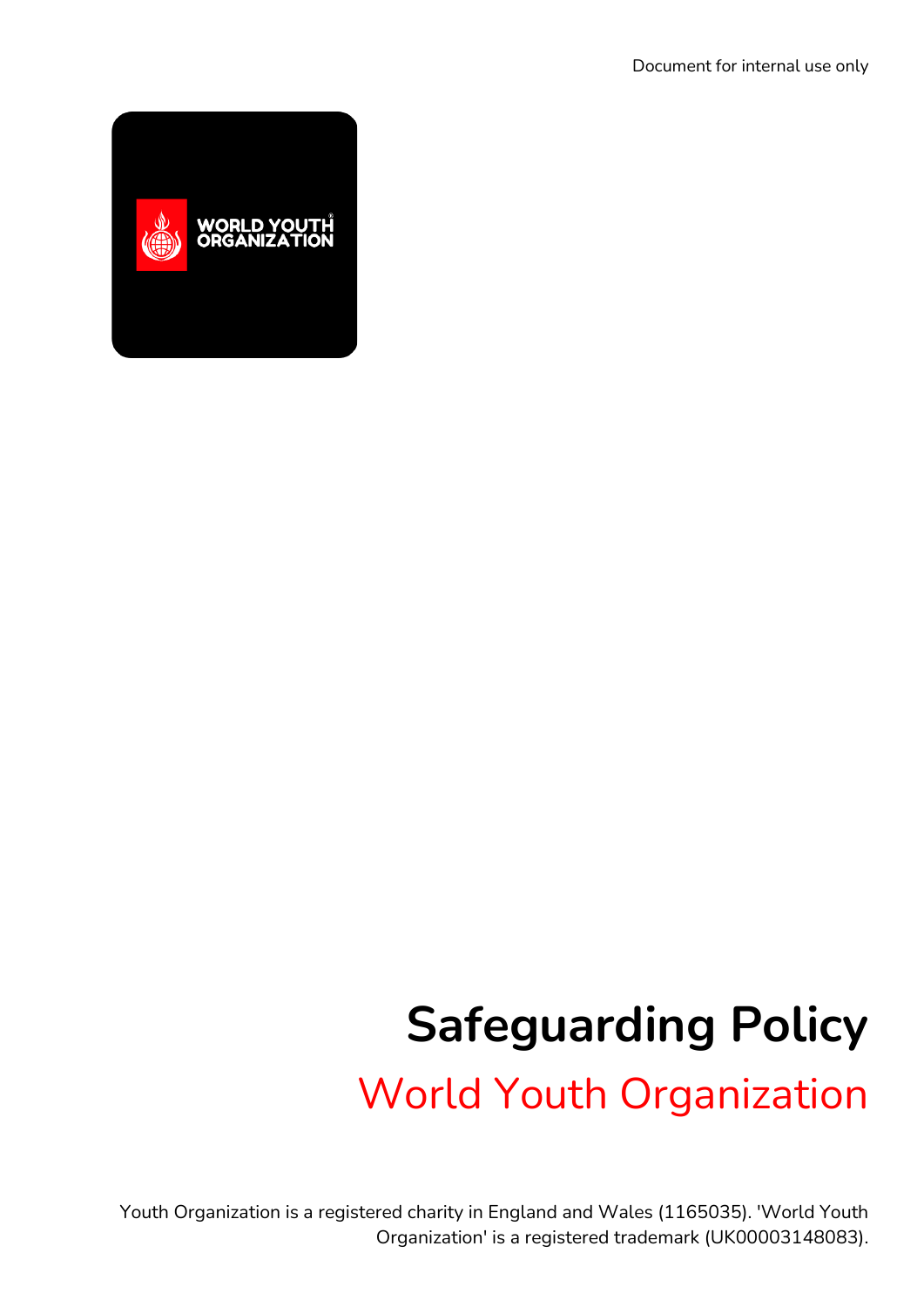## **Introduction to the Safeguarding Policy**

This document is the Safeguarding Policy for the **World Youth Organization**, which will be followed by all members of the organisation and followed and promoted by those in the position of leadership within the organisation.

#### **The purpose of the organisation is;**

The provision of access to opportunities for young people globally by the means of:

- An online platform to promote forthcoming worldwide voluntary vacancies, with comprehensive information available to ensure they are accessible and help the advancement of young people's prospects in life.
- Educational programmes, facilitated by our worldwide representatives, to provide awareness and eventual prevention of dangerous behaviours which affect the wider perception of young people.

The means to enable a socially active and globally minded generation by the means of interconnected projects that enhance young people's personal development through our extensive worldwide network.

The organisation does undertake activities with children in the absence of their parents/carers.

We know that being a young person makes them vulnerable to abuse by adults. The purpose of this policy is to make sure that the actions of any adult in the context of the work carried out by the organisation are transparent and safeguard and promote the welfare of all young people.

#### **Safeguarding Officer**

If any parent or young person/child has any concerns about the conduct of any member of the organisation, this should be raised in the first instance with Brain McGee *(Safeguarding Officer at the World Youth Organization).*

#### **Name: Brian McGee Phone number: 08443510010 Email: safeguarding@worldyo.org**

This document is written in accordance with current legislations governed by English law and international laws.

#### **Principles upon which the Safeguarding Policy is based.**

- The welfare of a child or young person will always be paramount.
- The rights, wishes and feelings of children, young people and their families will be respected and listened to.
- Those people in positions of responsibility within the organisation will work in accordance with the interests of children and young people and follow the policy outlined below.
- Those people in positions of responsibility within the organisation will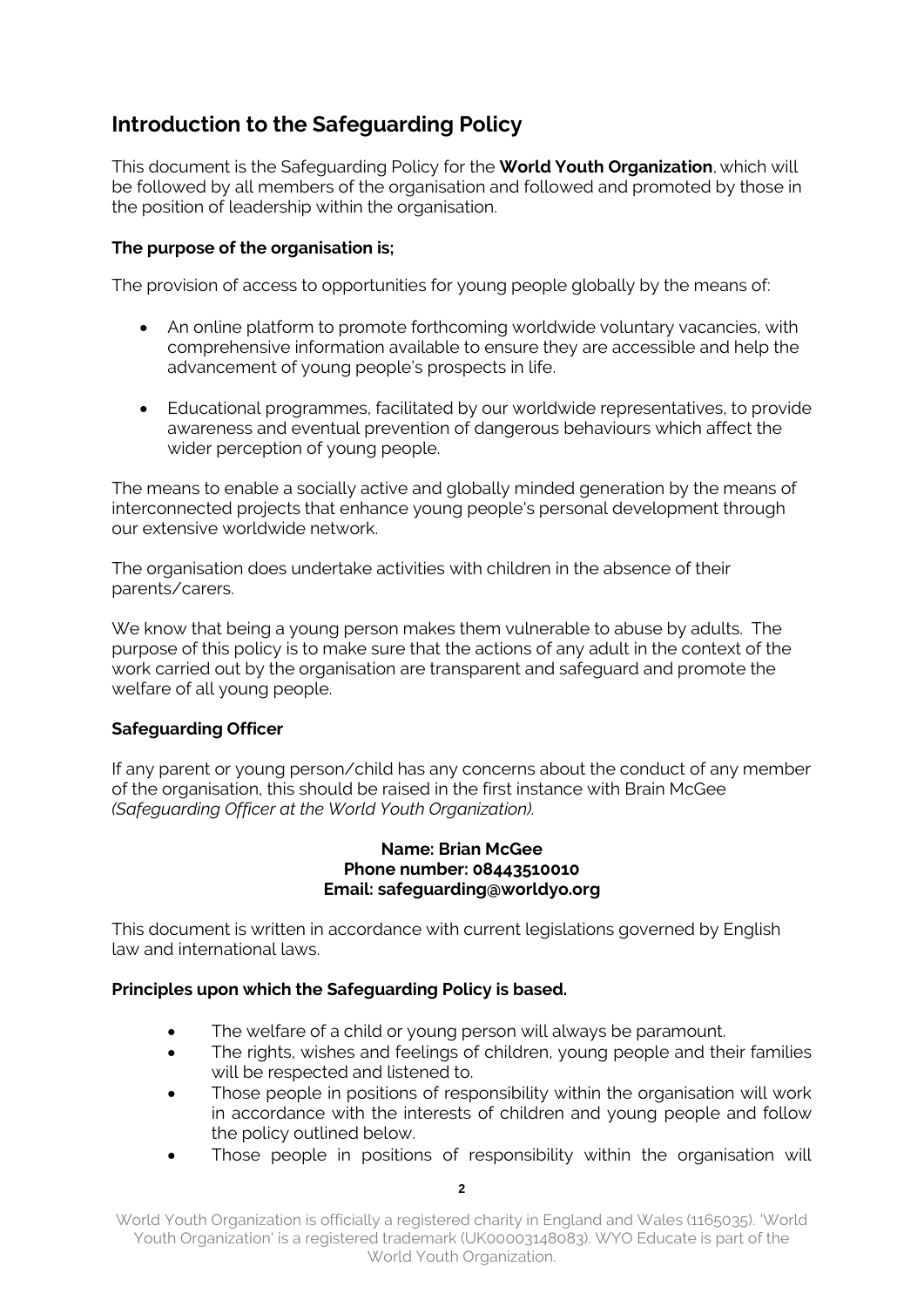ensure that the same opportunities are available to everyone and that all differences between individuals will be treated with respect.

# **Safeguarding Policy**

#### **1. Immediate Action to Ensure Safety**

Immediate action may be necessary at any stage in involvement with children and young people.

IN ALL CASES IT IS VITAL TO TAKE WHATEVER ACTION IS NEEDED TO SAFEGUARD THE CHILD/REN i.e.

- If emergency medical attention is required, this can be secured by calling an ambulance (dial 999) or taking a child to the nearest Accident and Emergency Department.
- If a child is in immediate danger, the police should be contacted (dial 999) as they alone have the power to remove a child immediately if protection is necessary, via a Police Protection Order.

#### **2. Recognition of Abuse or Neglect**

Abuse or neglect of a child is caused by inflicting harm, or by failing to act to prevent harm. Children may be abused in a family or in an institutional or community setting: by those known to them or more rarely by a stranger.

#### **Physical Abuse**

Physical abuse may involve hitting, shaking, throwing, poisoning, burning or scalding, drowning, suffocating, or otherwise causing physical harm to a child. Physical harm may also be caused when a parent or carer feigns the symptoms, of, or deliberately causes ill health to a child whom they are looking after. This situation is commonly described using terms such as, fabricated illness by proxy or Munchausen Syndrome by proxy.

#### **Emotional Abuse**

Emotional abuse is the persistent emotional ill treatment of a child such as to cause severe and persistent adverse effects on the child's emotional development. It may involve conveying to children that they are worthless or unloved, inadequate, or valued only in so far as they meet the needs of another person. It may feature age or developmentally inappropriate expectations being imposed on children. It may involve causing children frequently to feel frightened or in danger, or the exploitation or corruption of children. Some level of emotional abuse is involved in all types of ill treatment of a child though it may occur alone.

#### **Sexual Abuse**

Sexual abuse involves forcing or enticing a child or young person to take part in

**3**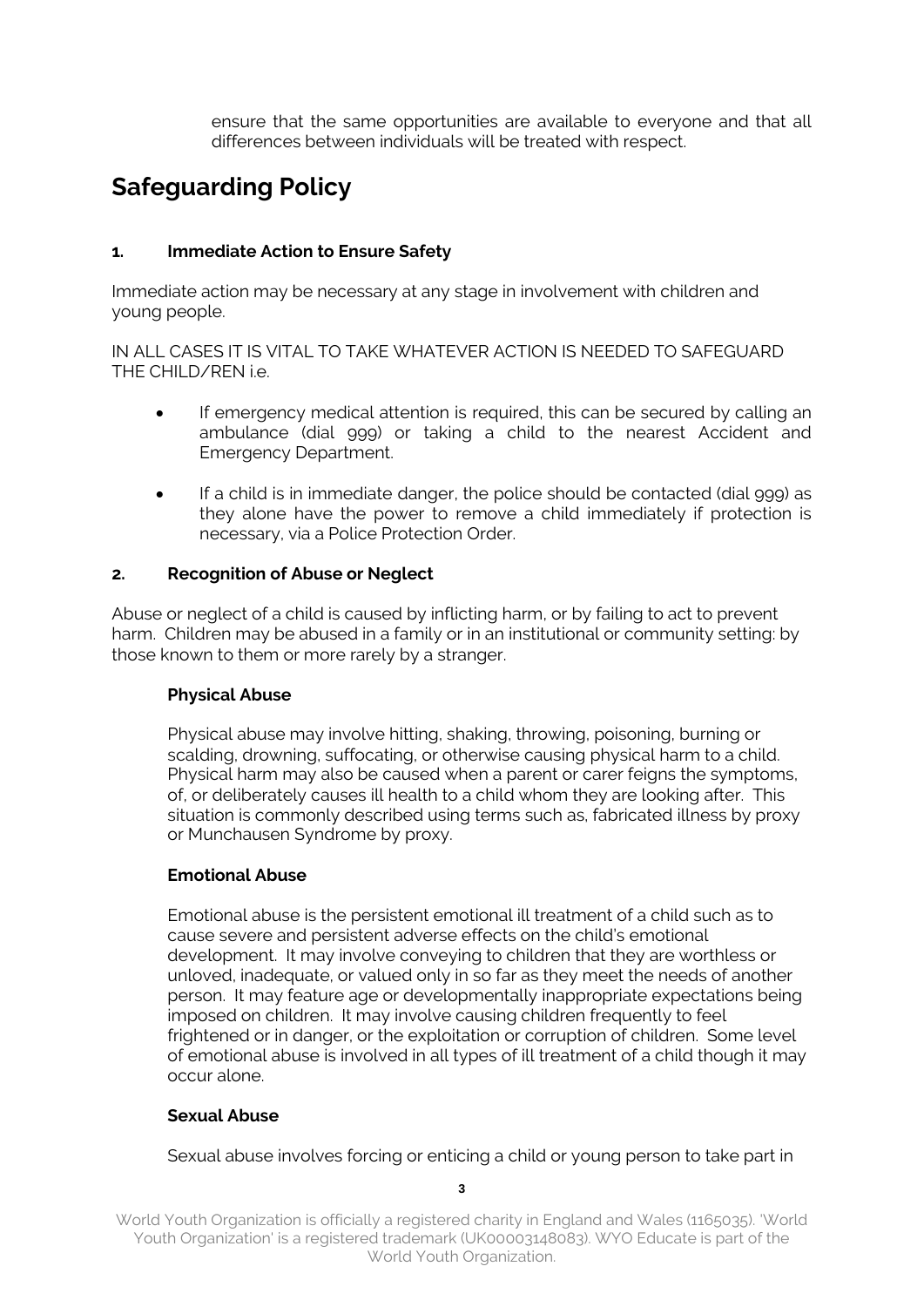sexual activities, whether or not the child is aware of what is happening. The activities may involve physical contact, including penetrative (eg rape or buggery) or non-penetrative acts. They may include non-contact activities, such as involving children in looking at, or in the production of, pornographic material, or watching sexual activities, or encouraging children to behave in sexually inappropriate ways.

#### **Neglect**

Neglect is the persistent failure to meet a child's basic physical and/or psychological needs, likely to result in the serious impairment of the child's health or development. It may involve a parent or carer failing to provide adequate food, shelter and clothing, failing to protect a child from physical harm or danger, or the failure to ensure access to appropriate medical care or treatment. It may also include neglect of, or unresponsiveness to, a child's basic emotional needs.

Individuals within the organisation need to be alert to the potential abuse of children both within their families and also from other sources including abuse by members of that organisation.

The organisation should know how to recognise and act upon indicators of abuse or potential abuse involving children. There is an expected responsibility for all members of the organisation to respond to any suspected or actual abuse of a child in accordance with these procedures.

It is good practice to be as open and honest as possible with parents/carers about any concerns.

However, you **must not** discuss your concerns with parents/carers in the following circumstances:

- Where sexual abuse is suspected
- Where organised or multiple abuse is suspected
- Where fictitious illness by proxy (also known as Munchausen Syndrome by proxy) is suspected
- Where contacting parents/carers would place a child, yourself or others at immediate risk.

#### **What to do if children talk to you about abuse or neglect**

It is recognised that a child may seek you out to share information about abuse or neglect, or talk spontaneously, individually or in groups when you are present. In these situations you must:

- Listen carefully to the child. DO NOT directly question the child.
- Give the child time and attention.
- Allow the child to give a spontaneous account; do not stop a child who is

**4**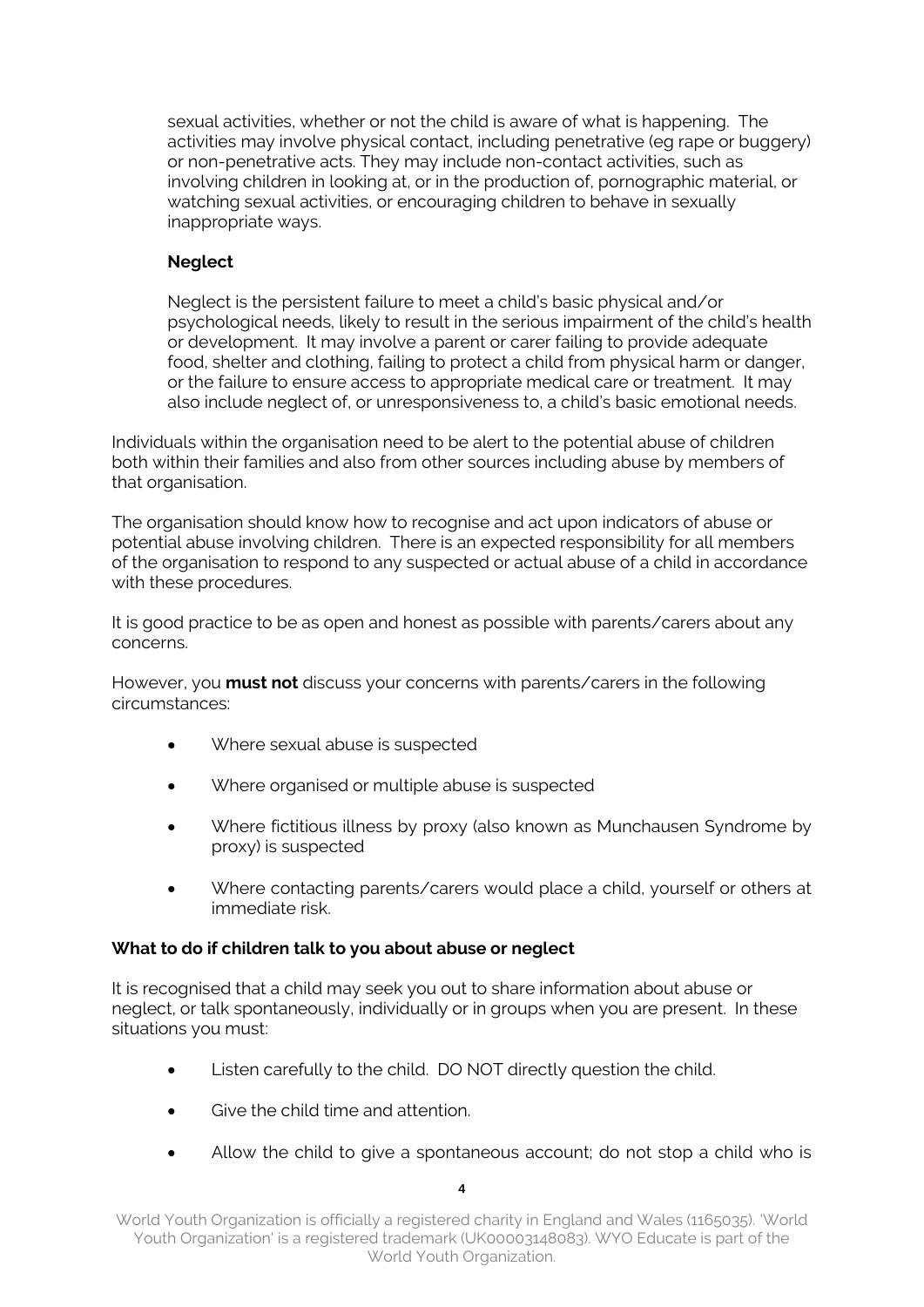freely recalling significant events.

- Make an accurate record of the information you have been given taking care to record the timing, setting and people present, the child's presentation as well as what was said. Do not throw this away as it may later be needed as evidence.
- Use the child's own words where possible.
- Explain that you cannot promise not to speak to others about the information they have shared.
- Reassure the child that: you are glad they have told you; they have not done anything wrong; what you are going to do next.
- Explain that you will need to get help to keep the child safe.
- Do NOT ask the child to repeat his or her account of events to anyone.

#### **3. Consulting about your concern**

The purpose of consultation is to discuss your concerns in relation to a child and decide what action is necessary.

You may become concerned about a child who has not spoken to you, because of your observations of, or information about that child.

It is good practice to ask a child why they are upset or how a cut or bruise was caused, or respond to a child wanting to talk to you. This practice can help clarify vague concerns and result in appropriate action.

If you are concerned about a child you must share your concerns. Initially you should talk to one of the people designated as responsible for Safeguarding within the organisation. In our organisation this person is

#### **Mr Brian McGee 08443510010 safeguarding@worldyo.org**

If one of those people is implicated in the concerns, you should discuss your concerns directly with Social Services.

You should consult externally with your local Social Services Department in the following circumstances:

- When you remain unsure after internal consultation as to whether child protection concerns exist
- When there is disagreement as to whether child protection concerns exist
- When you are unable to consult promptly or at all with your designated internal contact for child protection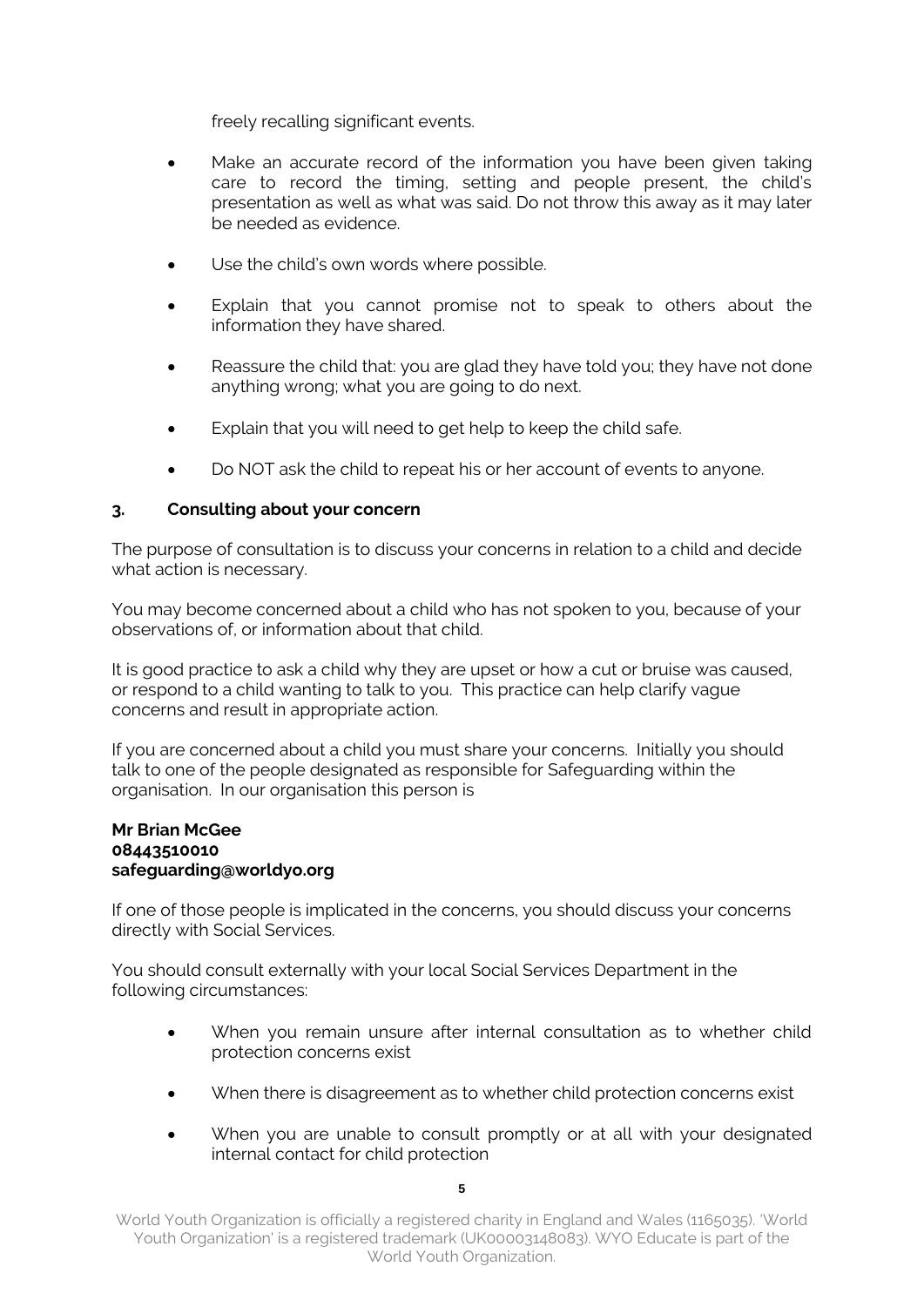When the concerns relate to any member of the organising committee.

Consultation is not the same as making a referral but should enable a decision to be made as to whether a referral to Social Services or the Police should progress.

#### **4. Making a referral**

A referral involves giving Social Services or the Police information about concerns relating to an individual or family in order that enquiries can be undertaken by the appropriate agency followed by any necessary action.

In certain cases the level of concern will lead straight to a referral without external consultation being necessary.

Parents/carers should be informed if a referral is being made except in the circumstances outlined on *p4*.

However, inability to inform parents for any reason should not prevent a referral being made. It would then become a joint decision with Social Services about how and when the parents should be approached and by whom.

#### **IF YOUR CONCERN IS ABOUT ABUSE OR RISK OF ABUSE FROM SOMEONE NOT KNOWN TO THE CHILD OR CHILD'S FAMILY, YOU SHOULD MAKE A TELEPHONE REFERRAL DIRECTLY TO THE POLICE AND CONSULT WITH THE PARENTS.**

If your concern is about abuse or risk of abuse from a family member or someone known to the children, you should make a telephone referral to your local Social Services Office.

#### **Information required**

Be prepared to give as much of the following information as possible (in emergency situations all of this information may not be available). Unavailability of some information should not stop you making a referral.

- Your name, telephone number, position and request the same of the person to whom you are speaking.
- Full name and address, telephone number of family, date of birth of child and any siblings
- Gender, ethnicity, first language, any special needs.
- Names, dates of birth and relationship of household members and any significant individuals.
- The names of professionals' known to be involved with the child/family eg: GP, Health Visitor, School, Safeguarding Officer
- The nature of the concern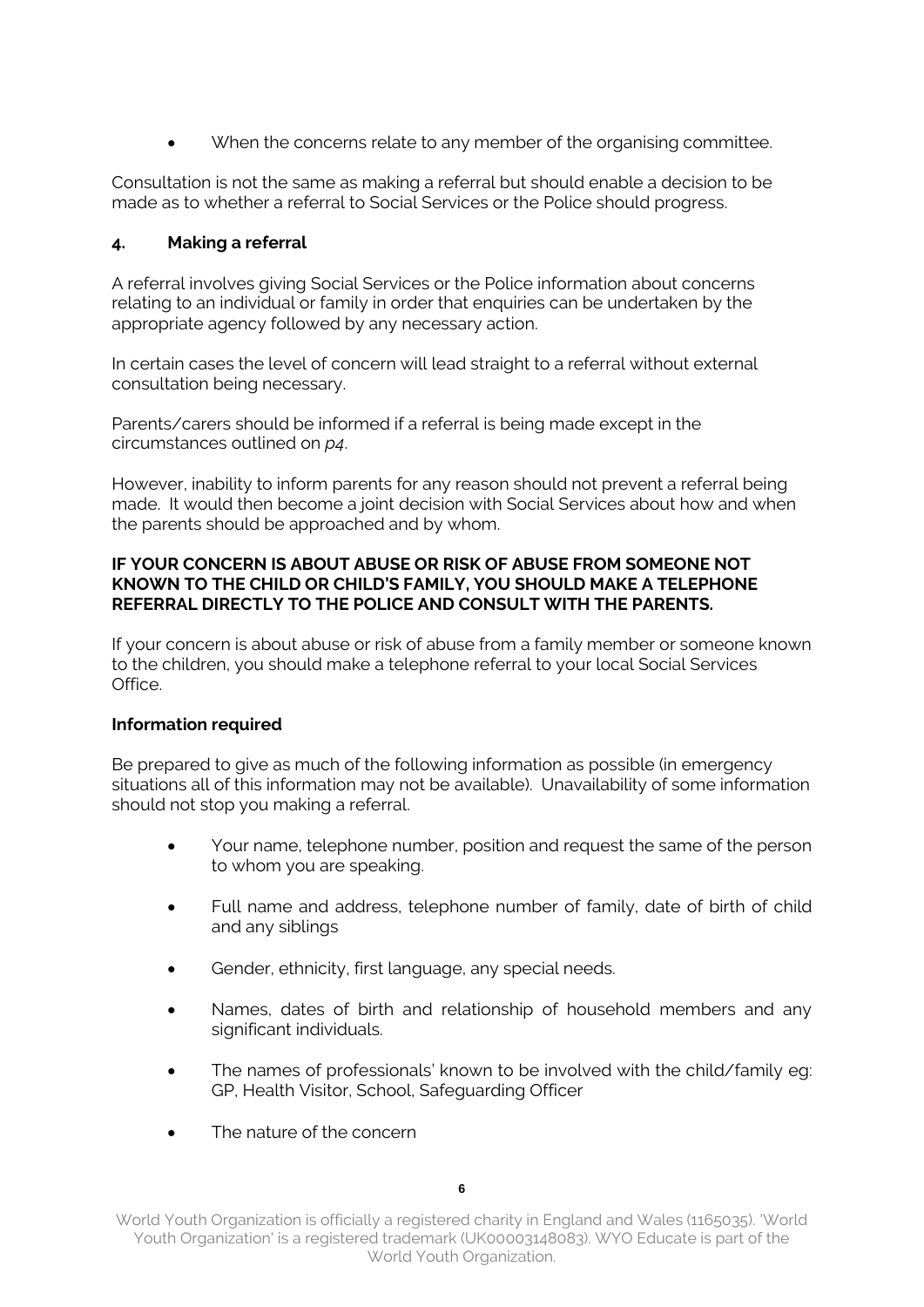- An opinion on whether the child may need urgent action to make them safe.
- Your view of what appears to be the needs of the child and family.
- Whether the consent of a parent with parental responsibility has been given to the referral being made.

#### **Action to be taken following the referral**

- Ensure that you keep an accurate record of your concern(s) made at the time.
- Put your concerns in writing to Social Services following the referral (within 48 hours).
- Accurately record the action agreed or that no further action is to be taken and the reasons for this decision.

#### **5. Confidentiality**

The organisation should ensure that any records made in relation to a referral should be kept confidentially and in a secure place.

Information in relation to child protection/safeguarding concerns should be shared on a "need to know" basis. However, the sharing of information is vital to child protection/safeguarding and, therefore, the issue of confidentiality is secondary to a child's need for protection.

*If in doubt, consult.*

### **Summary**

- The welfare of the child is paramount
- No child or group of children must be treated any less favourably than others in being able to access services which meet their particular needs
- All children without exception have the right to protection from abuse regardless of gender, ethnicity, disability, sexuality or beliefs
- The policy is reviewed, approved and endorsed by the board of trustees annually with also the designated Safeguarding Officer
- This policy applies to all trustees, staff and volunteers of the World Youth **Organization**
- Children and parents are informed of the policy and procedures as appropriate;
- All concerns, and allegations of abuse will be taken seriously by trustees, staff and volunteers and responded to appropriately - this may require a referral to